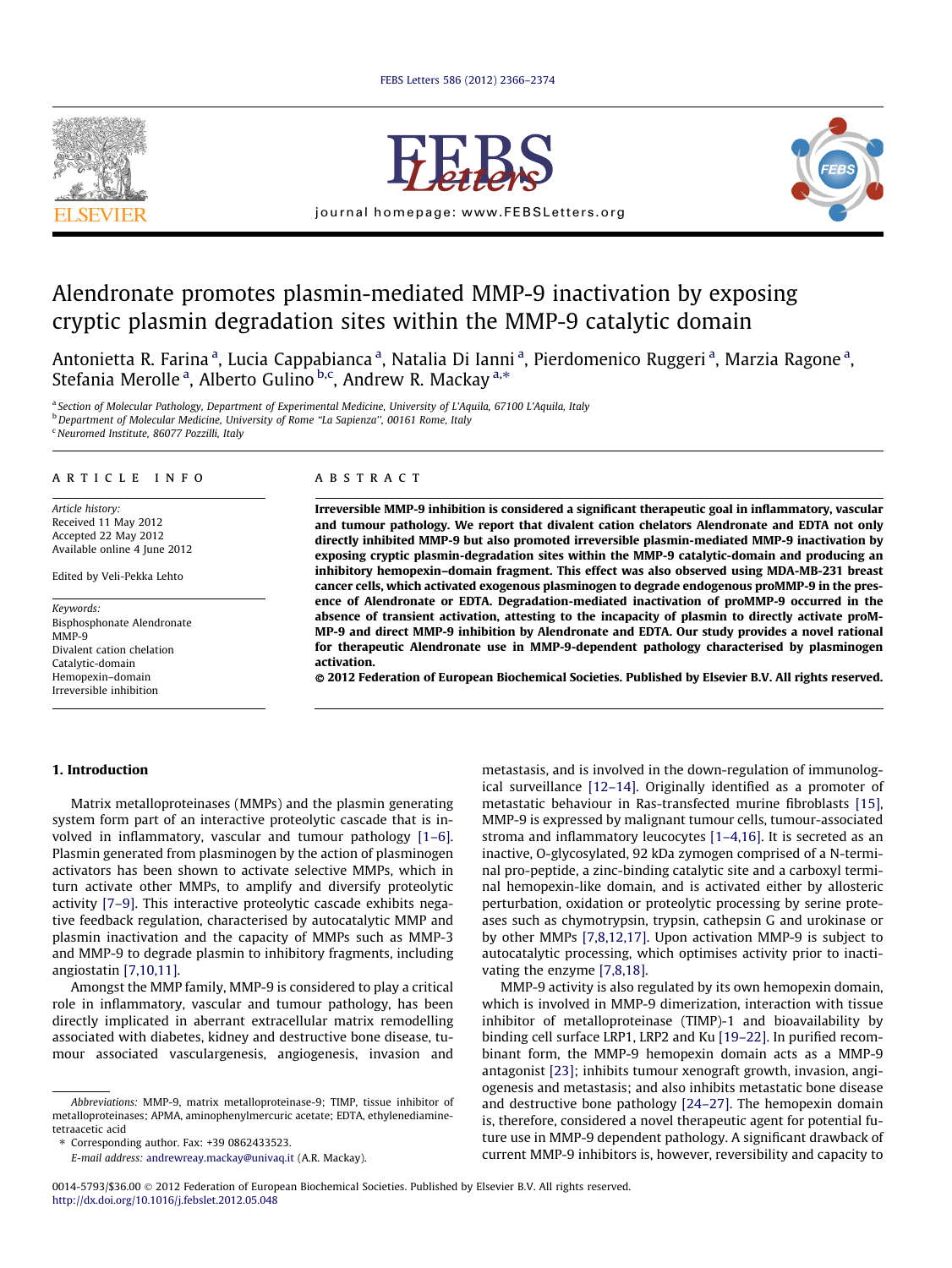promote proMMP-9 accumulation by preventing autocatalytic elimination. This raises the possibility of MMP-9 re-activation upon inhibitor removal, making the irreversible inhibition of MMP-9 a preferable therapeutic goal.

Bisphosphonates are well tolerated divalent cation binding drugs that exhibit direct MMP inhibitory activity, reduce MMP-9 expression and are currently employed to treat Paget's bone disease, osteoporosis, myeloma and metastatic bone disease, primarily due to inhibitory effects upon osteoclast function and bone resorption [\[28–37\].](#page-8-0) In this study, we provide novel important information concerning the bisphosphonate sodium Alendronate that provides a novel rational for its potential use in MMP-9 dependent pathology. We report that, in addition to direct MMP-9 inhibition, Alendronate promotes rapid plasmin-mediated irreversible MMP-9 inactivation by exposing cryptic plasmin-degradation sites within the MMP-9 catalytic domain, the plasminmediated degradation of which inactivates the MMP-9 catalytic site, in addition to generating an inhibitory MMP-9 hemopexin domain fragment.

# 2. Materials and methods

#### 2.1. Cells and reagents

Mammalian recombinant TIMP-1-free 92 kDa human pro-MMP-9 was purchased from Calbiochem (Cambridge MA) and exhibited >95% purity by silver stained SDS–PAGE and did not contain TIMP-1, as judged by Western blot. Recombinant human 28 kDa TIMP-1 was purchased from Calbiochem and exhibited >95% purity by silver-stained SDS–PAGE. Purified human 66 kDa plasmin (specific activity against p-Val-Leu-Lys-P-Nitroanilide of 2 U/mg) was purchased from Sigma–Aldrich (St Louis, MO). Human MMP-9/TIMP-1 complexes were purified by gelatin-Sepharose affinity chromatography from 72 h MDA-MB-231 breast carcinoma cell serum-free conditioned medium, as previously described [\[38,39\]](#page-8-0). MMP-9/TIMP-1 complexes exhibited an approximate 1:1 molecular stoichiometry, as judged by silver stained SDS–PAGE and Western blot. Purified bacterial recombinant human MMP-9 catalytic domain was purchased from Anaspec (Fremont, CA). Aminophenylmercuric acetate (APMA), ethylenediaminetetraacetic acid (EDTA), bovine type I gelatin and  $\alpha$ 2-macroglobulin were purchased from Sigma–Aldrich (St Louis, MO). <sup>3</sup>H-labelled rat-tail type I collagen was purchased from Amersham (Bedford UK). The anti-MMP-9 hemopexin domain antibody was produced by inoculating New Zealand White rabbits with purified recombinant human MMP-9 hemopexin domain (amino acids 536–704), as previously described [\[40\]](#page-8-0). The anti-human MMP-9 catalytic-site antibody, raised against recombinant MMP-9 catalytic domain, was purchased from Millipore Inc (Milan, IT). Sodium Alendronate was kindly provided by Merck, Sharp and Dohme (Rome, IT).

#### 2.2. Gelatinase assays

Assays were performed using heat denatured (30 min 60  $^{\circ}$ C) rat-tail type I collagen, as previously described [\[41\]](#page-8-0). Briefly, reactions containing TIMP-free MMP-9, pre-incubated with either: plasmin alone; plasmin plus Alendronate, plasmin plus EDTA or APMA, at the concentrations and for the times indicated, were subsequently incubated with <sup>3</sup>H-gelatin (3000 cpm per assay) for 24 h at 37 °C in a buffer containing 0.1 M Tris, 0.2 M NaCl and 1 mM CaCl<sub>2</sub> [pH 8.0] and plasmin inhibitors leupeptin  $(0.5 \mu g/ml)$ , aprotinin (2  $\mu$ g/ml) and PMSF (1 mM). Following incubation, undegraded material was precipitated with 10%TCA/0.5%TA for 30 min at  $4^{\circ}$ C, precipitates removed by centrifugation at 5000g and degraded gelatin in supernatants counted in a  $\beta$ -liquid scintillation counter (Beckman model LS 5000TD).

#### 2.3. Substrate gel electrophoresis

Regular gelatin and reverse zymograms were prepared, as previously described [\[38\]](#page-8-0). Briefly, samples were subjected to regular SDS–PAGE under non-reducing conditions in gels co-polymerised with either 0.1% gelatin for regular zymograms or 0.1% gelatin plus 100 ng/ml of MMP-9 for reverse zymograms. After electrophoresis, gels were washed in 2% Triton X-100, rinsed in water and incubated in 50 mM Tris,  $0.2$  M NaCl and 5 mM CaCl<sub>2</sub> containing 1 mM PMSF, 0.5  $\mu$ g/ml leupeptin and 2  $\mu$ g/ml of Aprotinin to inhibit plasmin within reactions. MMP-9 and MMP-9-inhibitor activities were visualised following staining and destaining in Coomassie blue.

#### 2.4. Western blots

Samples separated by regular reducing SDS–PAGE were transferred electrophoretically to nitrocellulose (Hybond C-extra, Amersham, Bucks, UK). Non-specific protein binding sites on membranes were blocked by 5% non-fat milk in PBS. Membranes were then incubated with primary antibody diluted in blocking solution and subsequently with horseradish peroxidase-conjugated secondary antibody diluted in blocking solution. Immunoreactivity was demonstrated by chemiluminescence reaction (Amersham) and immunoreactive bands were visualised on XAR-5 film (Kodak, Rochester, NY). Molecular weights were approximated by comparison to pre-stained m.w. standards (Bio-Rad) using Molecular Analyst™/PC for the Bio-Rad Model GS-670 Imaging Densitometer. Antibody specificity was confirmed by comparison with pre-immune IgG preparations.

## 2.5. Statistical analysis

The Student's t test was used for statistical comparison of data. A comparison of means giving t values with associated probabilities of difference  $\leq 0.05$  was considered to be statistically significant.

#### 3. Results

# 3.1. In contrast to APMA, plasmin does not directly activate proMMP-9

The incubation of TIMP-free proMMP-9 (100 ng) with APMA (1 mM) resulted in MMP-9 activation and the degradation of  $2800 \pm 180$  of the 3000 cpm  $3H$ -gelatin used in solution phase assay [\(Fig. 1A](#page-2-0), the gelatinolytic activity of APMA activated MMP-9 is represented arbitrarily as 100%). The gelatinolytic activity of APMA-activated MMP-9 was completely inhibited by co-incubation with either recombinant TIMP-1 (10  $\mu$ g/ml), EDTA (1 mM) or Sodium Alendronate, which at a concentration of 10 nM inhibited gelatinolytic activity by  $12 \pm 15\%$  (NS,  $n = 12$ ), by  $55 \pm 8.5\%$ ( $p$  < 0.05;  $n = 12$ ) at a concentration of 100 nM and by 98.5 ± 18.3% ( $p < 0.001$ ;  $n = 12$ ) at a concentration of 1  $\mu$ M ([Fig. 1](#page-2-0)A). Alendronate also inhibited the gelatinolytic activity of SDSactivated MMP-9 in a gelatin zymogram-strip assay, following incubation of renatured zymogram strips containing 100 ng of TIMP-free proMMP-9 for 16 h with increasing concentrations of Alendronate ([Fig. 1B](#page-2-0)). Alendronate exhibited in an inhibitory  $IC_{50}$ concentration of approximately 100 nM in both solution phase and zymogram-strip assays.

Gelatin zymography revealed that APMA had induced the conversion of TIMP-free 92 kDa proMMP-9 to 83 kDa and 68 kDa species ([Fig. 1C](#page-2-0)), confirming a previous report [\[18\].](#page-7-0) Both EDTA (1 mM) and Alendronate (1 mM) inhibited APMA-induced proM-MP-9 processing to 83 kDa and 68 kDa species, consistent with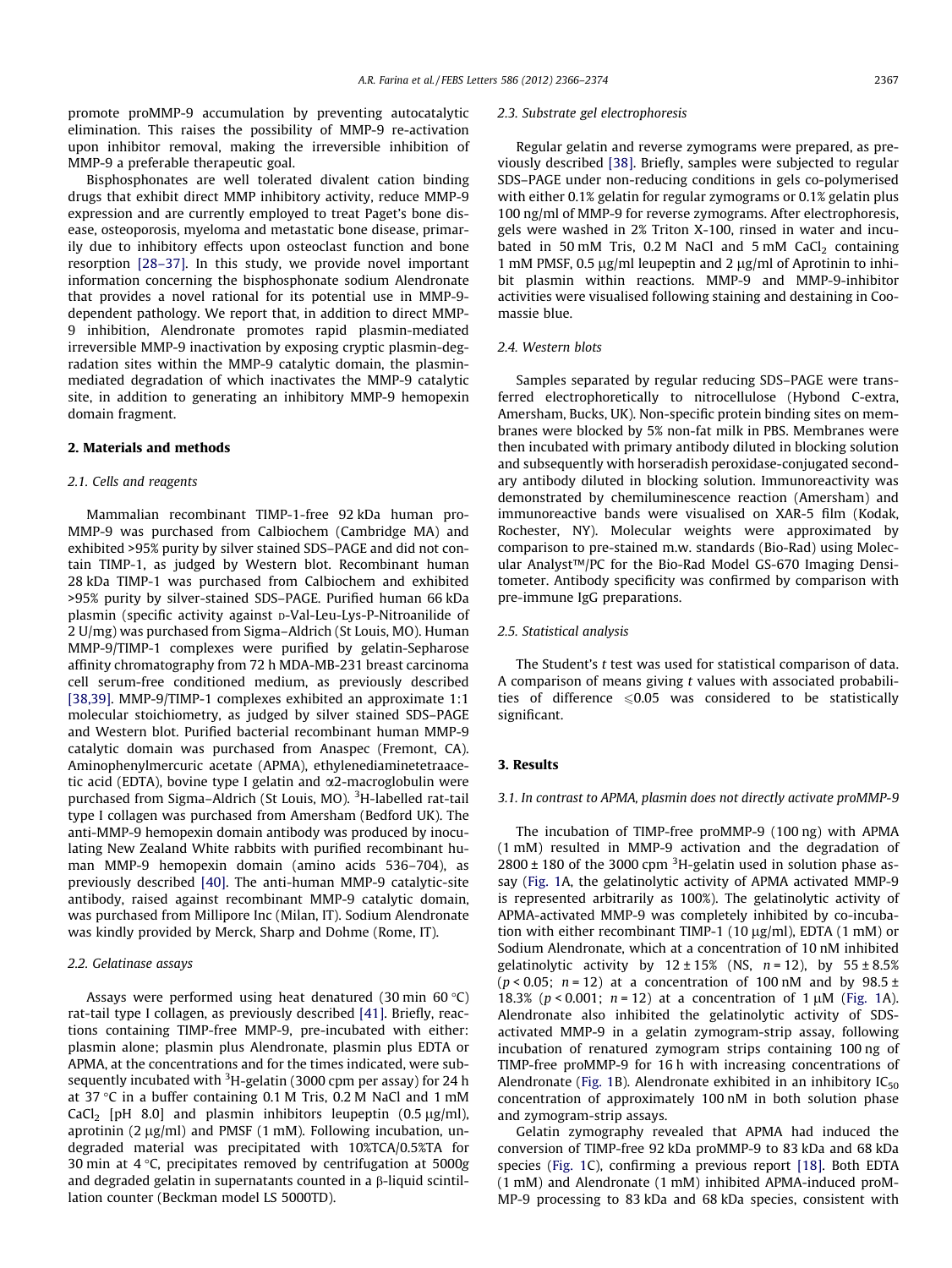<span id="page-2-0"></span>

**Fig. 1.** (A) Histogram demonstrating the percentage of <sup>3</sup>H gelatin degraded by (1) 100 ng TIMP-1-free proMMP-9; (2) 100 ng APMA-activated (1 mM) TIMP-1-free MMP-9; (3) 100 ng APMA-activated (1 mM) TIMP-1-free MMP-9 plus 10 lM Alendronate; (4) 100 ng APMA-activated (1 mM) MMP-9 plus 100 lM Alendronate; (5) 100 ng APMAactivated (1 mM) TIMP-1-free MMP-9 plus 1 mM Alendronate; (6) 100 ng APMA-activated (1 mM) MMP-9 plus 10 mM Alendronate and (7) 100 ng APMA-activated (1 mM) TIMP-1-free MMP-9 plus 1 mM EDTA. Results are expressed as the mean ± s.d. percentage difference with respect to APMA-activated MMP-9 controls (100%) in duplicate assays each performed using six samples per group. (B) Representative gelatin strip assays demonstrating gelatinolytic activity of 100 ng of SDS-activated TIMP-1-free MMP-9 incubated for 16 h at 37 °C in (1) collagenase buffer alone; (2) collagenase buffer containing 10 µM Alendronate; (3) collagenase buffer containing 100 µM Alendronate; (4) collagenase buffer containing 1 mM Alendronate and (5) collagenase buffer containing 10 mM Alendronate. (C) Representative gelatin zymograms demonstrating the effect of incubating 100 ng TIMP-1-free proMMP-9 with 1 mM APMA for the times indicated. (D) Representative gelatin zymogram demonstrating the gelatinolytic activity of 100 ng TIMP-1-free proMMP-9: (1) alone; (2) following 6 h pre-incubation with 1 mM APMA; (3) following 6 h incubation with 1 mM APMA in the presence of 1 mM Alendronate; and (4) following 6 h incubation with 1 mM APMA in the presence of 1 mM EDTA. (E) Representative Western blots demonstrating anti-MMP-9 hemopexin domainimmunoreactivity of 100 ng TIMP-1-free proMMP-9 incubated for the times indicated with 1 mM APMA (left panel) and anti-MMP-9 catalytic domain immunoreactivity of 100 ng TIMP-1-free proMMP-9 incubated alone (con) or for 3 h with 1 mM APMA (right panel).

the inhibition of MMP-9 autocatalytic processing (Fig. 1D, lanes 3 and 4). In Western blots, 92 kDa proMMP-9 and 83 kDa APMA-activated MMP-9 but not 68 kDa APMA-activated MMP-9 species were recognised by anti-MMP-9 hemopexin–domain antibody (Fig. 1E, right panel). Over a 48 h activation time course, >95% of the APMA-activated 83 kDa MMP-9 species was lost due to continuous autocatalytic processing (Fig. 1E). Both the APMA-activated 83 kDa and 68 kDa MMP-9 species were recognised by anti-catalytic domain MMP-9 antibody (Fig. 1E, left panel).

In contrast to the effect of APMA, incubation of proMMP-9 (100 ng) with purified human plasmin (5  $\mu$ g/ml – 0.01 U) for times up to 24 h prior to <sup>3</sup>H-gelatinase assay under plasmin inhibitory conditions, did not activate MMP-9 to degrade gelatin [\(Fig. 2](#page-3-0)A). Plasmin did, however, induce the low-level conversion of 92 kDa proMMP-9 to a single 82 kDa species, detected by gelatin zymography [\(Fig. 2](#page-3-0)B). This species was recognised in Western blots by both anti-MMP-9 hemopexin–domain and catalytic-domain antibodies ([Fig. 2C](#page-3-0), data displayed for anti-hemopexin domain antibody only). Plasmin generation of the 82 kDa MMP-9 species was inhibited by leupeptin (0.5  $\mu$ g/ml) but not by TIMP-1 (10  $\mu$ g/ml) in gelatin zymograms [\(Fig. 2D](#page-3-0)). The incubation of reactions containing plasmin-generated 82 kDa MMP-9 with fourfold molar excess a2-macroglobulin for 1 h did not result in  $\alpha$ 2-macroglobulin binding of this species, as judged by gelatin zymography [\(Fig. 2](#page-3-0)E). In contrast to the 83 kDa APMA-activated MMP-9 species, the 82 kDa MMP-9 species generated by plasmin was stable, continued to accumulate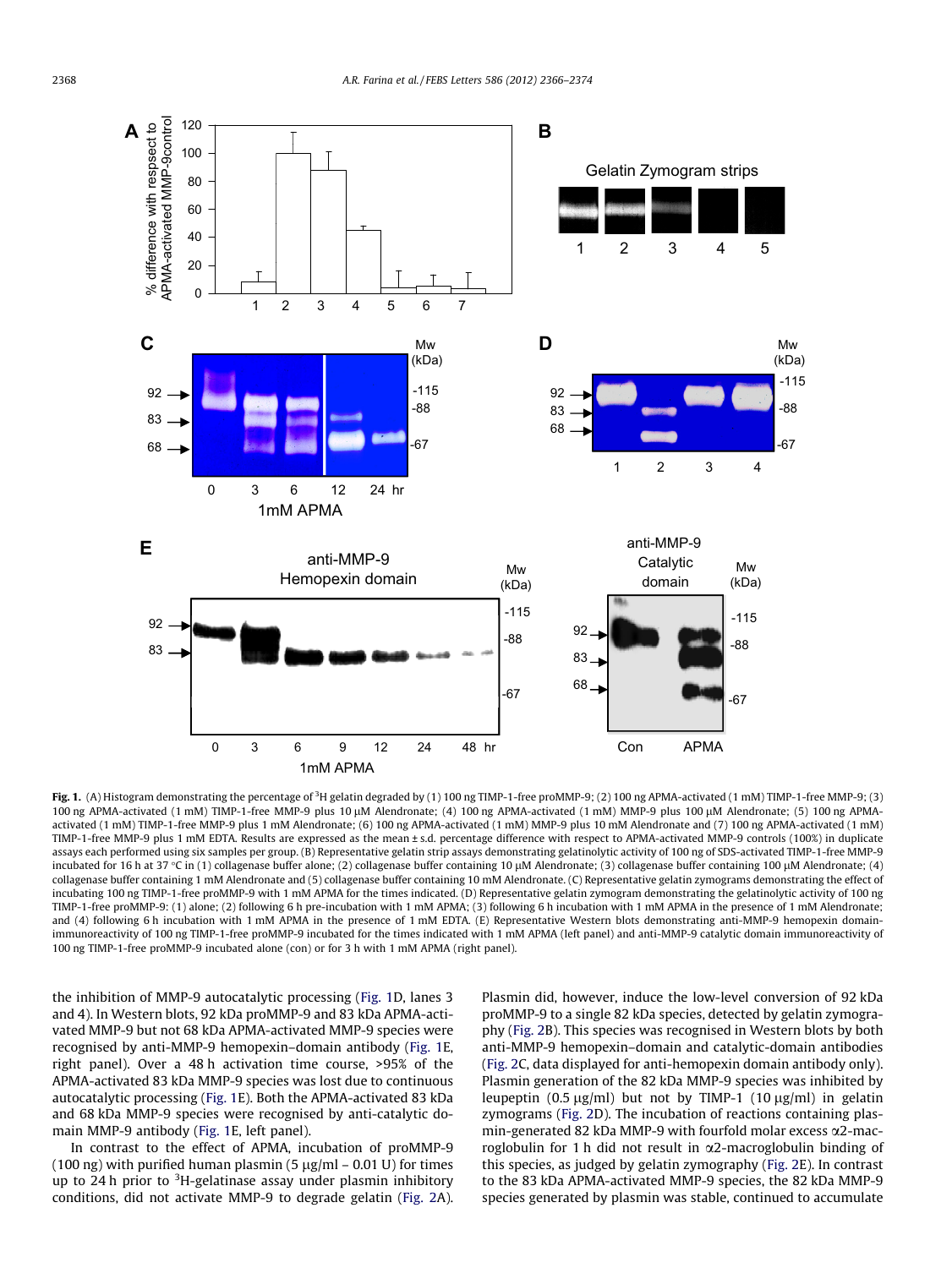<span id="page-3-0"></span>

Fig. 2. (A) Histogram demonstrating the percentage of <sup>3</sup>H gelatin degraded by 100 ng of TIMP-1 free proMMP-9 alone (con) or following pre-incubation with plasmin (5 µg ml) for the times indicated in hours, prior to <sup>3</sup>H gelatinase assay under plasmin inhibitory conditions. (B) Representative gelatin zymogram demonstrating the effect of incubating 100 ng of TIMP-1-free proMMP-9 with plasmin (5 µg/ml) for the times indicated. (C) Representative Western blot demonstrating anti-MMP-9 hemopexin domain immunoreactivity of 100 ng TIMP-1-free proMMP-9 incubated with plasmin (5 µg/ml) for the times indicated. (D) Representative gelatin zymogram demonstrating the gelatinolytic of 100 ng TIMP-1-free pro-MMP-9: (1) alone; (2) pre-incubated for 3 h with plasmin (5 µg/ml); (3) pre-incubated for 3 h with plasmin (5 µg/ml) plus TIMP-1 (10 µg/ml); and (4) pre-incubated for 3 h with plasmin (5 µg/ml) plus leupeptin (0.5 µg/ml). (E) Representative gelatin zymogram demonstrating the gelatinolytic activity of 100 ng TIMP-1-free pro-MMP-9: (1) alone; (2) pre-incubated for 4 h with plasmin (5 lg/ml); and (3) pre-incubated for 3 h with plasmin (5 lg/ml) followed by 1 h with fourfold molar excess a2-macroglobulin.

and did not associate other MMP-9 forms, assessed over a 48 h period (Fig. 2B and C).

# 3.2. Alendronate and EDTA promote plasmin-mediated degradation of pro-MMP-9 and APMA-activated MMP-9

Unexpectedly, the co-incubation of 100 ng proMMP-9 with plasmin (5  $\mu$ g/ml) in the presence of either 1 mM EDTA or 1 mM Alendronate resulted in complete degradation of proMMP-9 within 3 h to a major 49 kDa fragment recognised by anti-MMP-9 hemopexin–domain but not catalytic-domain antibody ([Fig. 3A](#page-4-0) right and left panels), and to 26 kDa and 8 kDa species recognised by anti-MMP-9 catalytic-domain but not hemopexin–domain antibody in Western blots [\(Fig. 3B](#page-4-0)). This degradation was dose-dependent, with  $10 \mu$ M Alendronate promoting little,  $100 \mu$ M Alendronate partial and 1 mM Alendronate complete plasminmediated degradation of 100 ng proMMP-9, within 3 h ([Fig. 3](#page-4-0)A, lanes 5 and 6). Promotion of plasmin-mediated MMP-9 degradation by Alendronate and EDTA resulted in the complete loss of MMP-9 activity in zymograms [\(Fig. 3](#page-4-0)C, lanes 3 and 4). This effect was inhibited by leupeptin  $(0.5 \mu g/ml)$  but not by recombinant TIMP-1 (10  $\mu$ g/ml) ([Fig. 3D](#page-4-0), lanes 4 and 5). MMP-9 pre-activated by 3 h incubation with 1 mM APMA was also completely degraded by plasmin  $(5 \mu g/ml)$  in the presence of 1 mM Alendronate or 1 mM EDTA to inactive 26 kDa and 8 kDa catalytic-domain species ([Fig. 4A](#page-5-0), lanes 3 and 4). Under these conditions, however, degradation did not generate the 49 kDa hemopexin domain MMP-9 fragment, which was detected using proMMP-9. The degradation of APMA-activated MMP-9 by plasmin in the presence of Alendronate or EDTA resulted in the complete loss of MMP-9 gelatinolytic activity in zymograms ([Fig. 4B](#page-5-0), lanes 6 and 7). In the absence of plasmin, both 1 mM Alendronate and 1 mM EDTA inhibited autocatalytic processing of MMP-9 pre-activated by APMA ([Fig. 4B](#page-5-0), lanes 2 and 4).

Recombinant 37 kDa human MMP-9 catalytic domain (100 ng) was completely degraded by plasmin  $(5 \mu g/ml)$  within 3 h to 26 kDa, 17 kDa and 8 kDa species recognised by anti-MMP-9 catalytic domain antibody, both in the presence and absence of 1 mM EDTA, in association with complete loss of activity in gelatin zymograms. EDTA alone did not alter recombinant MMP-9 catalytic domain ([Fig. 4](#page-5-0)C and D).

Purified proMMP-9 in TIMP-1-complexed form (150 ng) ([Fig. 5](#page-6-0)A) exhibited low level conversion from 92 kDa to 82 kDa when incubated with plasmin (5  $\mu$ g/ml) for 3 h ([Fig. 5](#page-6-0)B), and was degraded by plasmin (5  $\mu$ g/ml) in the presence of 1 mM Alendronate or 1 mM EDTA to the 49 kDa hemopexin–domain fragment, in the absence of changes in 28 kDa TIMP-1 immunoreactivity in Western blots [\(Fig. 5](#page-6-0)C). This was associated with the complete loss of MMP-9 activity in gelatin zymograms [\(Fig. 5B](#page-6-0), lanes 3 and 4).

MDA-MB-231 breast cancer cells, characterised by constitutive MMP-9 and plasminogen activator expression [\[38,39\]](#page-8-0), were cultured for 72 h in serum-free conditions prior to being incubated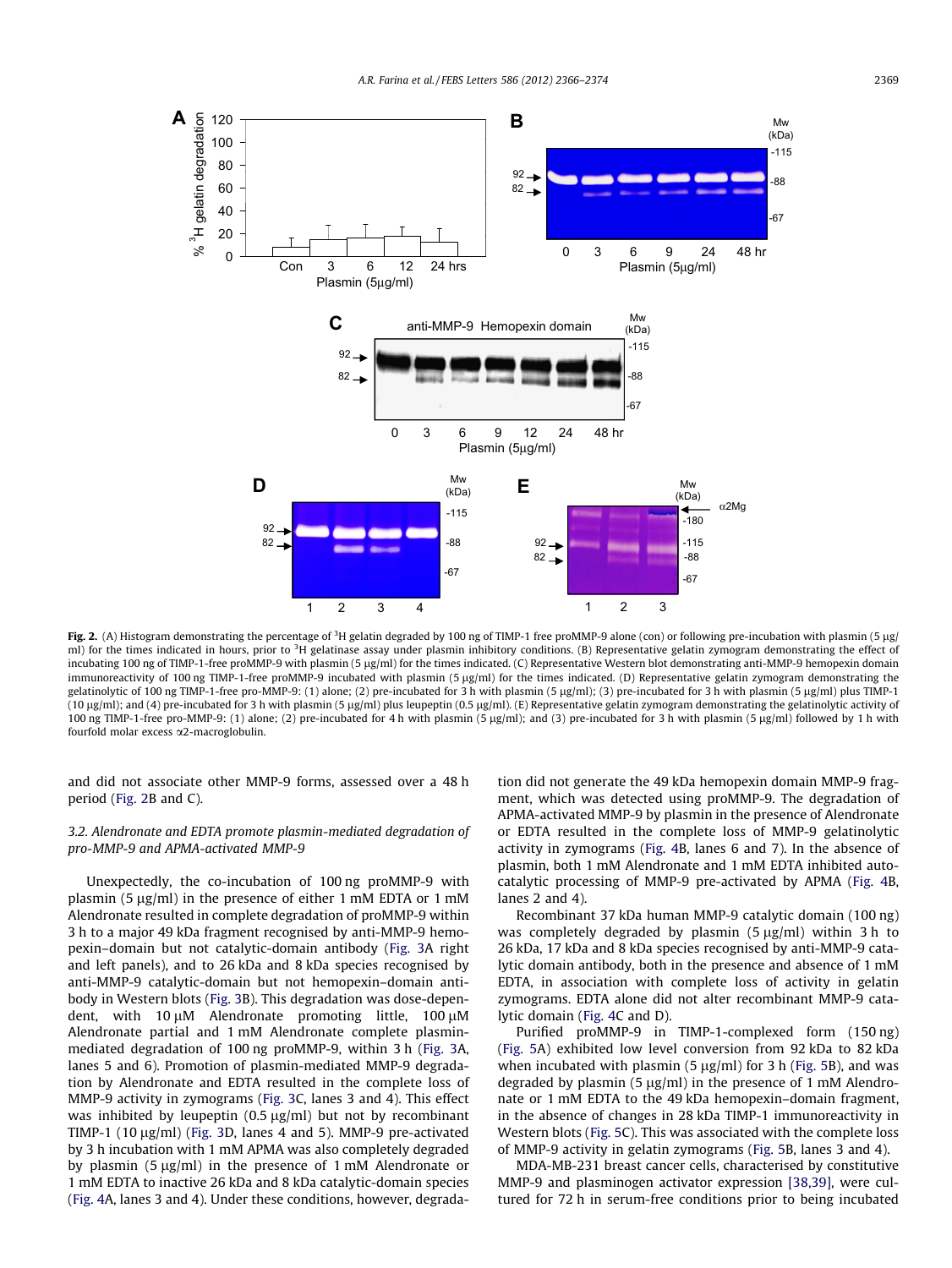<span id="page-4-0"></span>

Fig. 3. (A) Representative Western blots demonstrating anti-MMP-9 hemopexin–domain immunoreactivity of 100 ng TIMP-1-free pro-MMP-9: (1) alone; (2) pre-incubated for 3 h with plasmin (5 µg/ml); (3) pre-incubated for 3 h with plasmin (5 µg/ml) plus 1 mM EDTA; (4) pre-incubated for 3 h with plasmin (5 µg/ml) plus 10 µM Alendronate; (5) pre-incubated for 3 h with plasmin (5 µg/ml) plus 10 µM Alendronate; and (6) pre-incubated for 3 h with plasmin (5 µg/ml) plus 1 mM Alendronate. (B) Representative Western blots demonstrating anti-MMP-9 catalytic-domain immunoreactivity of 100 ng TIMP-1-free pro-MMP-9: (1) alone; (2) pre-incubated for 3 h with plasmin (5 µg/ml); (3) pre-incubated for 3 h with plasmin (5 µg/ml) plus 1 mM EDTA; (4) pre-incubated for 3 h with plasmin (5 µg/ml) plus 1 mM Alendronate. (C) Representative gelatin zymogram demonstrating the gelatinolytic of 100 ng TIMP-1-free pro-MMP-9: (1) alone; (2) pre-incubated for 3 h with plasmin (5 µg/ml); (3) pre-incubated for 3 h with plasmin (5 µg/ml) plus 1 mM EDTA; (4) pre-incubated for 3 h with plasmin (5 µg/ml) plus 1 mM Alendronate. (D) Representative gelatin zymogram demonstrating the gelatinolytic of 100 ng TIMP-1-free pro-MMP-9: (1) alone; (2) pre-incubated for 3 h with plasmin (5 µg/ml); (3) pre-incubated for 3 h with plasmin (5 µg/ml) plus 1 mM Alendronate; (4) pre-incubated for 3 h with plasmin (5 µg/ml) plus 1 mM Alendronate plus leupeptin (0.5 µg/ml); (5) pre-incubated for 3 h with plasmin (5 µg/ml) plus 1 mM Alendronate plus TIMP-1 (10  $\mu$ g/ml).

for 6 h with exogenous plasminogen (10  $\mu$ g/ml) in the presence or absence of 1 mM Alendronate or 1 mM EDTA. Under these conditions, MDA-MB-231 cells activated exogenous plasminogen, which in the absence of Alendronate or EDTA resulted in plasmin-mediated endogenous proMMP-9 conversion from 92 kDa to 82 kDa, and in the presence of 1 mM Alendronate or 1 mM EDTA resulted in the complete elimination of MMP-9 activity, associated with complete degradation of proMMP-9 to the 49 kDa hemopexin–domain fragment [\(Fig. 5](#page-6-0)D and E, lanes 3 and 4). Neither EDTA nor Alendronate alone altered endogenous proMMP-9 secreted by MDA-MB-231 cells in gelatin zymograms or Western blots (data not shown).

Purified TIMP-1-free proMMP-9 was not processed by 6 h incubation with either purified human glu-plasminogen  $(10 \mu g/ml)$ alone; purified human uPA  $(1 \mu g/ml)$  alone; purified glu-plasminogen (10 µg/ml) plus 1 mM EDTA; purified glu-plasminogen (10  $\mu$ g/ml) plus 1 mM Alendronate; purified uPA (1  $\mu$ g/ml) plus EDTA or purified uPA  $(1 \mu g/ml)$  plus 1 mM Alendronate (data not shown).

# 3.3. Plasmin generated MMP-9 hemopexin–domain inhibits the activity of MMP-9

Reverse MMP-9 zymography detected MMP-9 inhibitory activity of approximately 45 kDa in reactions containing MMP-9 degradation products, resulting from 3 h incubation of proMMP-9 with plasmin  $(5 \mu g/ml; 0.01 U)$  in the presence of 1 mM EDTA or 1 mM Alendronate [\(Fig. 6](#page-7-0), lanes 2 and 5) but not in reactions containing proMMP-9 alone or proMMP-9 incubated with plasmin in the absence of Alendronate or EDTA [\(Fig. 6,](#page-7-0) lanes 1 and 3). Inhibitory activity was confirmed by the complete absence of equivalent bands in the same samples in Coomassie blue-stained regular nonreducing SDS–PAGE gels (not shown).

#### 4. Discussion

In this study, we report that the divalent cation-binding bisphosphonate Alendronate and the divalent cation-chelator EDTA not only directly inhibit MMP-9 but also promote rapid plasminmediated irreversible inactivation of pro-form and active MMP-9. This results from divalent cation chelation-mediated exposure of cryptic plasmin degradation sites within the MMP-9 catalytic domain to plasmin-mediated inactivation by degradation, and in the case of proMMP-9 also generation of an inhibitory MMP-9 hemopexin–domain fragment, defining a novel mechanism for irreversible MMP-9 inhibition.

APMA induced autocatalytic activation of TIMP-1-free proMMP-9 to 82 kDa and 68 kDa species, confirming a previous report [\[18\].](#page-7-0) In contrast, purified human plasmin did not activate TIMP-1 free proMMP-9, despite low level 92 kDa proMMP-9 conversion to a single 82 kDa MMP-9 species. This species exhibited activity in gelatin zymograms consistent with an intact catalytic domain but did not bind a2-macroglobulin, which binds activated MMP-9 forms [\[42,43\],](#page-8-0) indicating that this species is inactive. In support of this and in contrast to 83 kDa APMA-activated MMP-9 that exhibits time-dependent autocatalytic elimination associated with the generation of additional species [this study and 18], the 82kda MMP-9 species generated by plasmin was stable, accumulated over 48 h and did not precede the generation of additional autocatalytic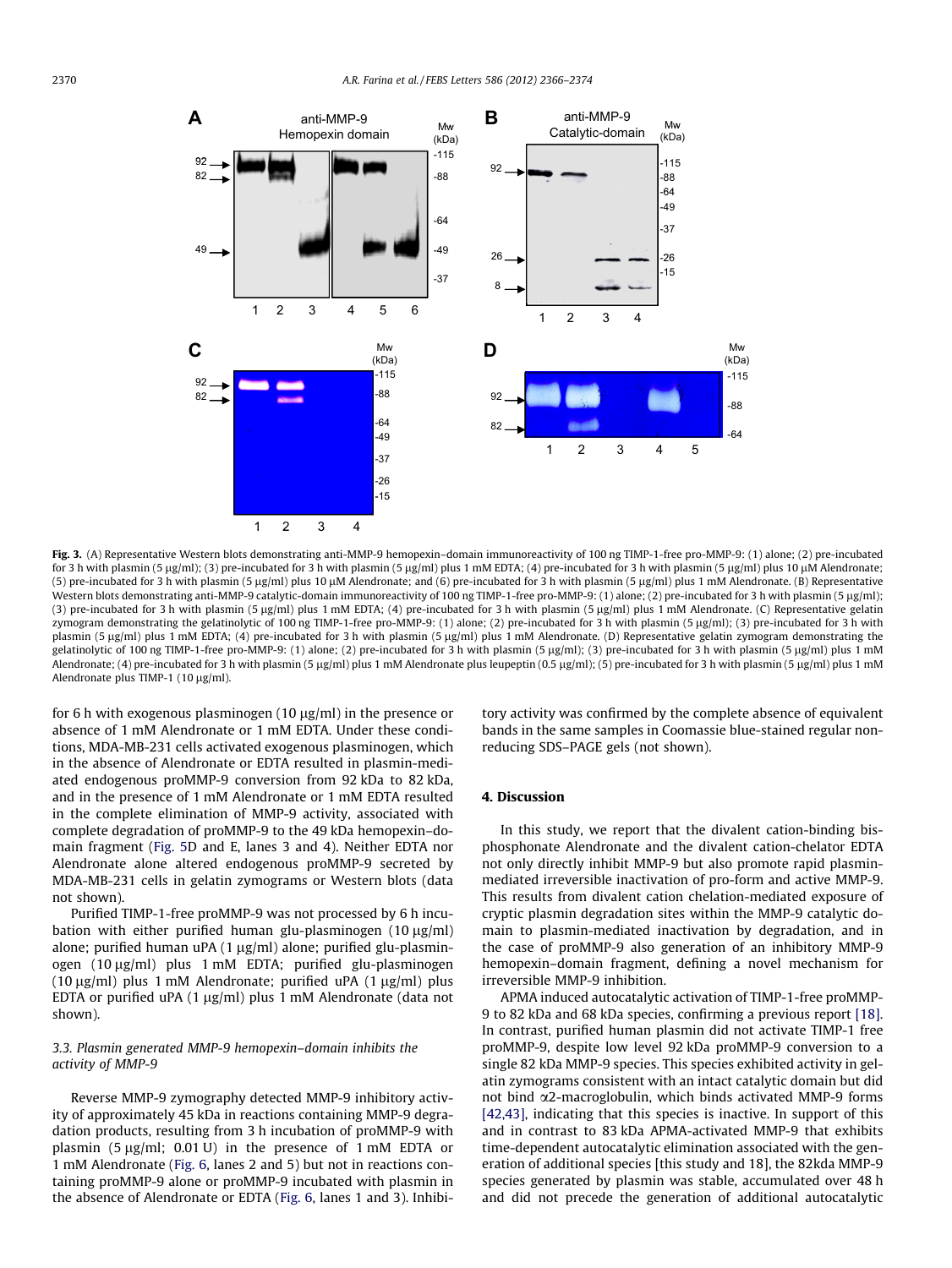<span id="page-5-0"></span>

Fig. 4. (A) Representative Western blots demonstrating anti-MMP-9 catalytic-domain immunoreactivity of 100 ng TIMP-1-free pro-MMP-9: (1) alone; (2) pre-incubated for 3 h with 1 mM APMA; (3) pre-incubated for 3 h with 1 mM APMA followed by 3 h with plasmin (5 µg/ml) plus 1 mM EDTA; (4) pre-incubated for 3 h with 1 mM APMA followed by 3 h with plasmin (5 ug/ml) plus 1 mM Alendronate. (B) Representative gelatin zymogram, demonstrating gelatinolytic activity of 100 ng TIMP-1-free proMMP-9: (1) alone; (2) pre-incubated for 3 h with 1 mM APMA then for 3 h with 1 mM EDTA; (3) pre-incubated for 6 h with 1 mM APMA; (4) pre-incubated for 3 h with 1 mM APMA then for 3 h with 1 mM Alendronate; (5) pre-incubated for 3 h with 1 mM APMA then for 3 h with plasmin (5 µg/ml); (6) pre-incubated for 3 h with 1 mM APMA then for 3 h with plasmin (5 µg/ml) plus 1 mM EDTA; and (7) pre-incubated for 3 h with 1 mM APMA then for 3 h with plasmin (5 µg/ml) and 1 mM Alendronate. (C) Representative Western Blot, demonstrating anti-MMP-9 catalytic-domain immunoreactivity of 100 ng purified recombinant MMP-9 catalytic domain; (1) alone; (2) pre-incubated for 3 h with 1 mM EDTA; (3) pre-incubated for 3 h with plasmin (5  $\mu$ g/ml); and (4) pre-incubated for 3 h with plasmin (5  $\mu$ g/ml) plus 1 mM EDTA, (D) Representative Gelatin zymogram, demonstrating the gelatinolytic activity of 100 ng purified bacterial recombinant human MMP-9 catalytic domain; (1) alone; (2) pre-incubated for 3 h with 1 mM EDTA; (3) pre-incubated for 3 h with plasmin (5  $\mu$ g/ml); and (4) pre-incubated for 3 h with plasmin (5  $\mu$ g/ml) plus 1 mM EDTA.

MMP-9 species. Furthermore, EDTA and Alendronate but not leupeptin inhibited generation of the 83 kDa MMP-9 by APMA and vice versa for the 82 kDa MMP-9 species generated by plasmin, confirming that the former depends upon autocatalytic processing and the latter depends upon plasmin activity and not autocatalysis. These data support some [\[44,45\]](#page-8-0) but not all reports [\[46\],](#page-8-0) that human plasmin does not directly activate human proMMP-9 and suggests that the inactive 82 kDa MMP-9 species generated by plasmin may represent a novel MMP-9 pro-form similar to that reported to be expressed by human leukaemia cells [\[47\].](#page-8-0) This presumably indicates that 82 kDa proMMP-9 generated by plasmin must contain the cysteine-switch sequence of the pro-peptide domain and must, therefore, result either from carboxyl terminal degradation or amino terminal degradation upstream of the cysteine switch [\[9\].](#page-7-0)

Consistent with previous reports that bisphosphonates directly inhibit MMP activity, Alendronate directly inhibited the activity of both APMA-activated and SDS-activated MMP-9 in a dose-dependent manner, with an approximate inhibitory  $IC_{50}$  of 100  $\mu$ M. This adds MMP-9 to other MMPs directly inhibited by bisphosphonates and adds Alendronate to other MMP-inhibitory bisphosphonates [\[28,30–32\].](#page-8-0) Consistent with this, Alendronate like EDTA, also inhibited APMA-induced autocatalytic MMP-9 processing.

Unexpectedly, plasmin in the presence of Alendronate or EDTA rapidly degraded both latent and APMA-activated MMP-9 to inactive 26 kDa and 8 kDa catalytic-domain fragments and, in the case of proMMP-9 generated a 49 kDa hemopexin–domain fragment, indicating that these divalent cation chelators expose cryptic plasmin-degradation sites within native MMP-9. Under these conditions, MMP-9 degradation resulted in the eventual complete and irreversible loss of MMP-9 activity, in the absence of even transient MMP-9 activation. Under these conditions, plasmin did not degrade APMA-activated MMP-9 to the 49 kDa hemopexin domain fragment, since the hemopexin domain of MMP-9 is eliminated by autocatalysis upon APMA-activation [\[18\]](#page-7-0). In contrast to proform and APMA activated-MMP-9, plasmin degraded and inactivated purified bacterially expressed recombinant human MMP-9 catalytic-domain both in the presence and absence of divalent cation chelators to 26 kDa, 17 kDa and 8 kDa fragments. This confirms the presence of at least two plasmin degradation sites within the MMP-9 catalytic domain. The fact that these sites do not appear to be cryptic in purified bacterial recombinant human MMP-9 catalytic domain may be the result either of the bacterial expression and purification process or may indicate that these sites are rendered cryptic in the full length native protein by divalent cation regulated structures that lie outside of the catalytic domain, rather than catalytic domain divalent cations [\[48,49\]](#page-8-0). In any case, these degradation sites lie within the catalytic-domain amino acid sequence 107–425, downstream of the pro-peptide sequence removed from AMPA-activated MMP-9 by cleavage at amino acids  $A^{74}$  and M<sup>75</sup> [\[9\]](#page-7-0) and not present in recombinant MMP-9 catalytic domain. Furthermore, it is clear that degradation of these sites must separate the catalytic active site from the catalytic zinc-binding site, since the presence of both is required for MMP-9 catalytic activity and the deletion of the catalytic  $Zn^{2+}$  binding site inactivates recombinant MMP-9 catalytic-domain. Within this sequence,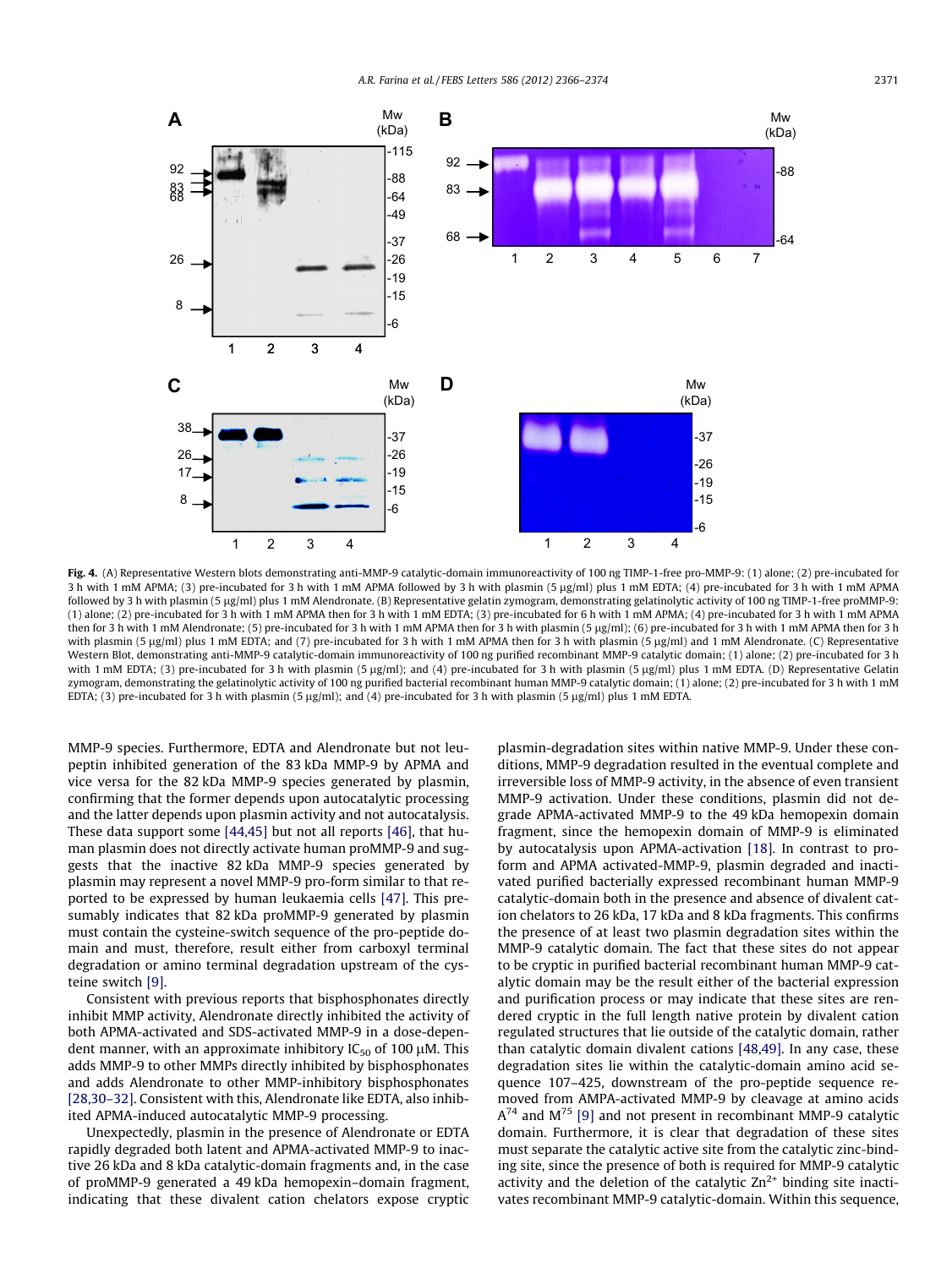<span id="page-6-0"></span>

Fig. 5. (A) Silver stained SDS–PAGE (left panel) plus Western blots (middle and right panels) demonstrating relative MMP-9 and TIMP-1 levels in 150 ng MMP-9/TIMP-1 complexes purified from human MDA-MB-231 breast cancer cells; (B) Representative gelatin zymogram, demonstrating gelatinolytic activity of 150 ng purified MMP-9/ TIMP-1 complexes: (1) alone; (2) pre-incubated for 3 h with plasmin (5 µg/ml); (3) pre-incubated for 3 h with plasmin (5 µg/ml) plus 1 mM EDTA; (4) pre-incubated for 3 h with plasmin (5 lg/ml) plus 1 mM Alendronate. (C) Representative Western blots demonstrating anti-MMP-9 hemopexin–domain (upper panel) and TIMP-1 (lower panel) immunoreactivity of 150 ng purified MMP-9/TIMP-1 complexes: (1) alone; (2) pre-incubated for 3 h with plasmin (5 µg/ml); (3) pre-incubated for 3 h with plasmin (5 µg/ml) plus 1 mM EDTA; and (4) pre-incubated for 3 h with plasmin (5 µg/ml) plus 1 mM Alendronate. (D) Representative gelatin zymogram, demonstrating gelatinolytic activity of endogenous proMMP-9 in unconcentrated serum-free 72 h MDA-MB-231 conditioned medium: (1) alone; (2) pre-incubated for 6 h with exogenous plasminogen (10 µg/ml); (3) pre-incubated for 6 h with exogenous plasminogen (10 µg/ml) plus 1 mM EDTA; (4) pre-incubated for 6 h with exogenous plasminogen (10 µg/ml) plus 1 mM Alendronate. (E) Representative Western blot demonstrating anti-MMP-9 hemopexin–domain immunoreactivity of endogenous proMMP-9 in unconcentrated serum-free 72 h MDA-MB-231 conditioned medium: (1) alone; (2) from cultures pre-incubated for 6 h with exogenous plasminogen (10 µg/ml); (3) cultures pre-incubated for 6 h with exogenous plasminogen (10  $\mu$ g/ml) plus 1 mM EDTA; and (4) cultures pre-incubated for 6 h with exogenous plasminogen (10  $\mu$ g/ml) plus 1 mM Alendronate.

the FN2 repeats separate the active site and catalytic Zn1 binding site and do not depend upon divalent cations for their conforma-

tion. This suggests that plasmin degradation site(s) exposed within the catalytic domain by divalent cation chelators may lie outside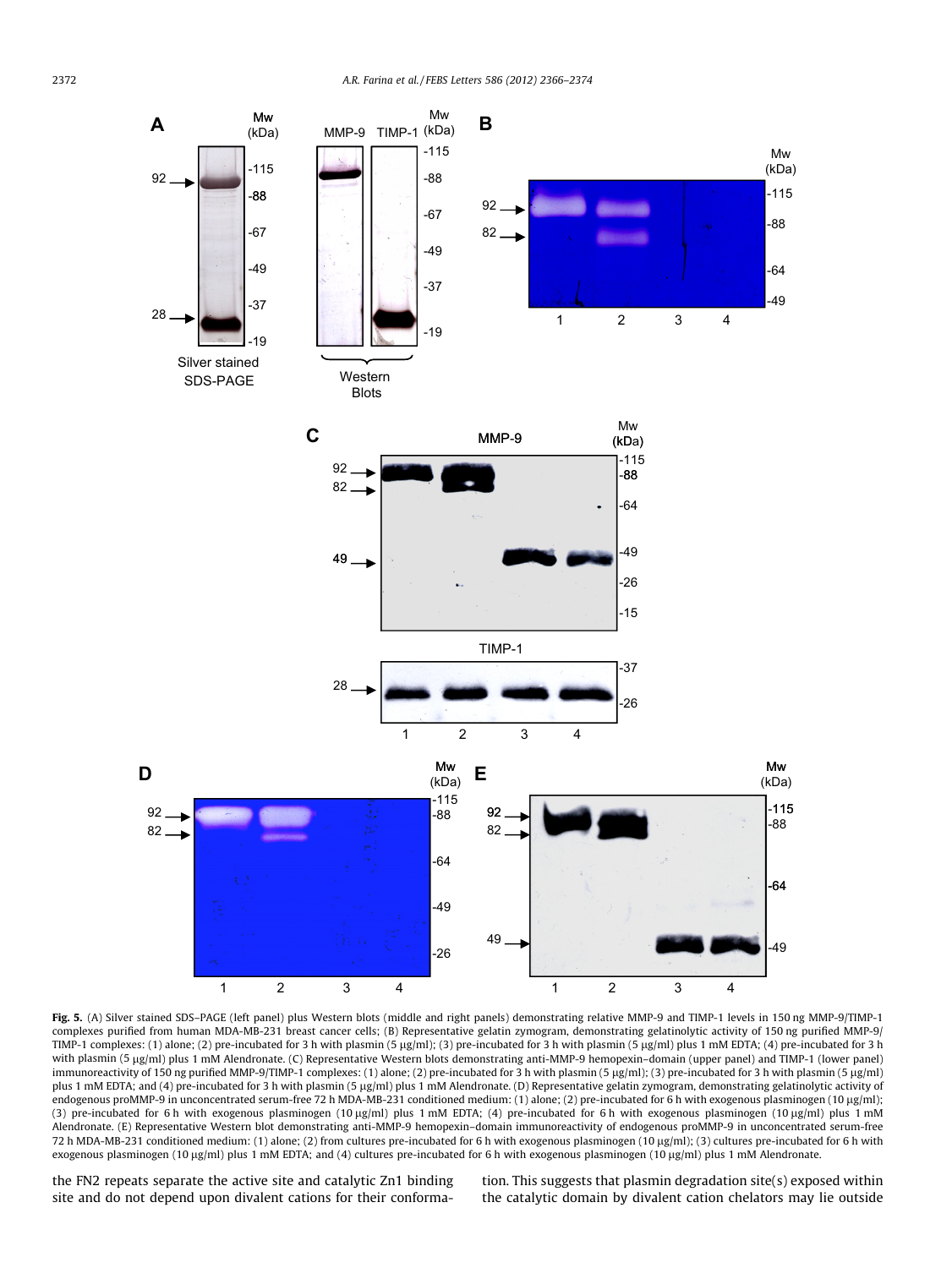<span id="page-7-0"></span>

Fig. 6. Reverse MMP-9 zymogram demonstrating (1) no MMP-9 inhibitory activity in a reaction containing 100 ng TIMP-1-free proMMP-9 pre-incubated for 3 h with 1 mM EDTA alone; (2) 45 kDa MMP-9 inhibitory activity in a reaction containing TIMP-1-free pro-MMP-9 pre-incubated for 3 h with plasmin (5  $\mu$ g/ml) plus 1 mM EDTA; (3) No MMP-9 inhibitory activity in a reaction containing TIMP-1-free pro-MMP-9 pre-incubated for 3 h with plasmin  $(5 \mu g/ml)$  alone; (4) No MMP-9 inhibitory activity in a reaction containing 100 ng TIMP-1-free proMMP-9 preincubated for 3 h with 1 mM Alendronate alone; and (5) 45 kDa MMP-9 inhibitory activity in a reaction containing 100 ng TIMP-1-free proMMP-9 pre-incubated for 3 h with plasmin (5  $\mu$ g/ml) plus 1 mM Alendronate.

the FN2 repeats and either separates the active site from the FN2 repeats plus the functional Zn1 binding site; the active site plus FN2 repeats from the functional Zn1 binding site, or both [\[48–50\].](#page-8-0)

The effects observed with MMP-9 may also extend to MMP-2, which exhibits close catalytic and hemopexin–domain structural and functional similarity to MMP-9 [\[48\]](#page-8-0), and is degraded by plasmin in osteoblast cultures in the presence of bisphosphonates [\[51\].](#page-8-0)

In contrast to the MMP-9 catalytic domain, hemopexin–domain structure does not depend upon divalent cations [\[48,49\],](#page-8-0) helping to explain why plasmin in the presence of Alendronate or EDTA generated a 49 kDa hemopexin–domain fragment from proMMP-9. MMP-3 also degrades MMP-9 to a 50 kDa hemopexin–domain fragment by cleaving amino acid 429 at the sequence EPE within the linker region that divides the proline-rich O-glycosylation-domain upstream of the hemopexin domain from the catalytic  $Zn^{2+}$ binding site [18]. The 49 kDa hemopexin–domain fragment generated by plasmin is likely, therefore, to result from the exposure of a cryptic plasmin degradation site close to this region.

Reverse MMP-9 zymography detected 45 kDa MMP-9 inhibitory activity in reactions containing MMP-9, plasmin and either Alendronate or EDTA, confirming the presence of MMP-9 inhibitory activity, following Alendronate and EDTA removal. This supports and extends a previous report, that recombinant human MMP-9 hemopexin–domain acts as an MMP-9 antagonist [\[23\]](#page-8-0) and characterises a biological function for the MMP-9 fragment generated by plasmin in this study. Recombinant MMP-9 hemopexin domain has also been reported to inhibit tumour cell invasion, angiogenesis, xenograft growth, metastasis, metastatic bone disease and destructive bone pathology [\[24–28\]](#page-8-0).

In addition to its effects upon purified pro-MMP-9, APMA-activated MMP-9 and recombinant MMP-9 catalytic domain, plasmin in the presence of Alendronate or EDTA also inactivated proMMP-9 in the presence of molar TIMP-1 excess and in TIMP-1-complexed form indicating that TIMP-1 interaction with the hemopexin–domain [\[20\]](#page-8-0) does not protect proMMP-9 from plasmin-mediated inactivation by degradation upon cryptic degradation site exposure. Furthermore, in a MDA-MB-231 breast cancer cell model characterised by constitutive proMMP-9 and plasminogen activator expression [\[38,39\],](#page-8-0) activation of exogenous plasminogen only in the presence of Alendronate or EDTA resulted in proMMP-9 degradation to the 49 kDa hemopexin–domain fragment, associated with complete loss of MMP-9 gelatinolytic activity without evidence of TIMP-1 degradation. The eventual irreversible plasmin-mediated inactivation of MMP-9 by degradation in the presence of divalent cation chelators occurred in the absence of even transient MMP-9 activation, attesting to the incapacity of plasmin to activate proMMP-9 and the direct MMP-9 inhibitory activity of Alendronate and EDTA, which is exemplified by the complete direct inhibition, associated with complete plasmin-mediated degradation of 100 ng MMP-9 by 1 mM Alendronate.

In conclusion, our data provide a novel rational for therapeutic use of Alendronate in MMP-9-dependent pathologies characterised by plasmin activation, both as a direct MMP-9 inhibitor and promoter of irreversible plasmin-mediated inactivation of MMP-9 in zymogen, activated, TIMP-free and TIMP-complexed forms, in addition to providing a novel method for the irreversible inactivation of MMP-9 and production of biologically active MMP-9 hemopexin–domain.

#### Acknowledgements

The first two authors contributed equally to this manuscript. This work was supported by AIRC, PRIN Cofin and the ''Maugeri'' Foundation.

#### References

- [1] DeClerck, Y.A. and Laug, W.E. (1996) Cooperation between matrix metalloproteinases and the plasminogen activator-plasmin system in tumour progression. Enzyme Protein 49, 72–84.
- [2] Lo, E.H., Wang, X. and Cuzner, M.L. (2002) Extracellular proteolysis in brain injury and inflammation: role for plasminogen activation and matrix metalloproteinases. J. Neurosci. Res. 69, 1–9. [3] Egeblad, M. and Werb, Z. (2002) New functions for the matrix
- metalloproteinases in cancer progression. Nat. Rev. Cancer 2, 161–174.
- [4] Zucker, S. and Cao, J. (2009) Selective matrix metalloproteinase (MMP) inhibitors in cancer therapy: ready for prime time? Cancer Biol. Ther. 8, 2371–2373.
- [5] Chung, A.W., Yang, H.H., Sigrist, M.K., Brin, G., Chum, E., Gourlay, W.A. and Levin, A. (2009) Matrix metalloproteinase-2 and -9 exacerbate arterial stiffening and angiogenesis in diabetes and chronic kidney disease. Cardiovasc. Res. 84, 494–504.
- [6] Pepper, M.S. (2001) Role of matrix metalloproteinase and plasminogen activator-plasmin systems in angiogenesis. Aterioscler. Thromb. Vasc. Biol. 21, 1104–1117.
- [7] Ra, H.J. and Park, W.C. (2007) Control of matrix metalloproteinase catalytic activity. Matrix Biol. 26, 587–596.
- [8] Ramos-DeSimone, N., Hahn-Dantona, E., Sipley, J., Nagase, H., French, D.L. and Quigley, J.P. (1999) Activation of matrix metalloproteinase-9 (MMP-9) via a converging plasmin/stromelysin cascade enhances tumor invasion. J. Biol. Chem. 274, 13066–13076.
- [9] Sang, Q.X., Birkedal-Hansen, H. and Van Wart, H.E. (1995) Proteolytic and non proteolytic activation of human neutrophil progelatinase B. Biochim. Biophys. Acta 1251, 99–108.
- [10] Cornelius, L.A., Nehring, L.C., Harding, E., Bolanowski, M., Welgus, H.G., Kobayashi, D.K., Pierce, R.A. and Shapiro, S.D. (1998) Matrix metalloproteinases generate angiostatin: effects on neo-vascularization. J. Immunol. 161, 6845–6852.
- [11] O'Reilly, M.S., Wiederschain, D., Stetler-Stevenson, W.G., Folkman, J. and Moses, M.A. (1999) Regulation of angiostatin production by matrix metalloproteinase-2, in a model of concomitant resistance. J. Biol. Chem. 274, 29568–29571.
- [12] Zhao, Y., Lyons, C.E., Xiao, A., Templeton, D.J., Sang, Q.A., Brew, K. and Hussaini, I.M. (2008) Urokinase directly activates matrix metalloproteinase 9: a potential role in glioblastoma invasion. Biochem. Biophys. Res. Commun. 369, 1215–1220.
- [13] Fiore, E., Fusco, C., Romero, P. and Stamenkovic, I. (2002) Matrix metalloproteinase 9 (MMP-9/gelatinase B) proteolytically cleaves ICAM-1 and participates in tumor cell resistance to natural killer cell-mediated cytotoxicity. Oncogene 21, 5213–5223.
- [14] Murphy, G. and Nagase, H. (2008) Progress in matrix metalloproteinase research. Mol. Aspects Med. 29, 290–308.
- [15] Ballin, M., Gomez, D.E., Sinha, C.C. and Thorgeirsson, U.P. (1988) Ras oncogene mediated induction of a 92 kDa metalloproteinase: strong correlation with the malignant phenotype. Biochem. Biophys. Res. Commun. 154, 832–838.
- [16] Ardi, V.C., Kupriyanova, T.A., Deryugina, E.I. and Quigley, J.P. (2007) Human neutrophils uniquely release TIMP-free MMP-9 to provide a potent catalytic stimulator of angiogenesis. Proc. Natl. Acad. Sci. U.S.A. 104, 20262–20267.
- [17] Nagase, H. and Woessner Jr., J.F. (1999) Matrix metalloproteinases. J. Biol. Chem. 274, 21491–21494.
- [18] Shapiro, S.D., Fliszar, C.J., Broekelmann, T.J., Mecham, R.P., Senior, R.M. and Welgus, H.G. (1995) Activation of 92-kDa gelatinase by Stromelysin and 4 aminophenylmercuric acetate. Differential processing and stabilization of the